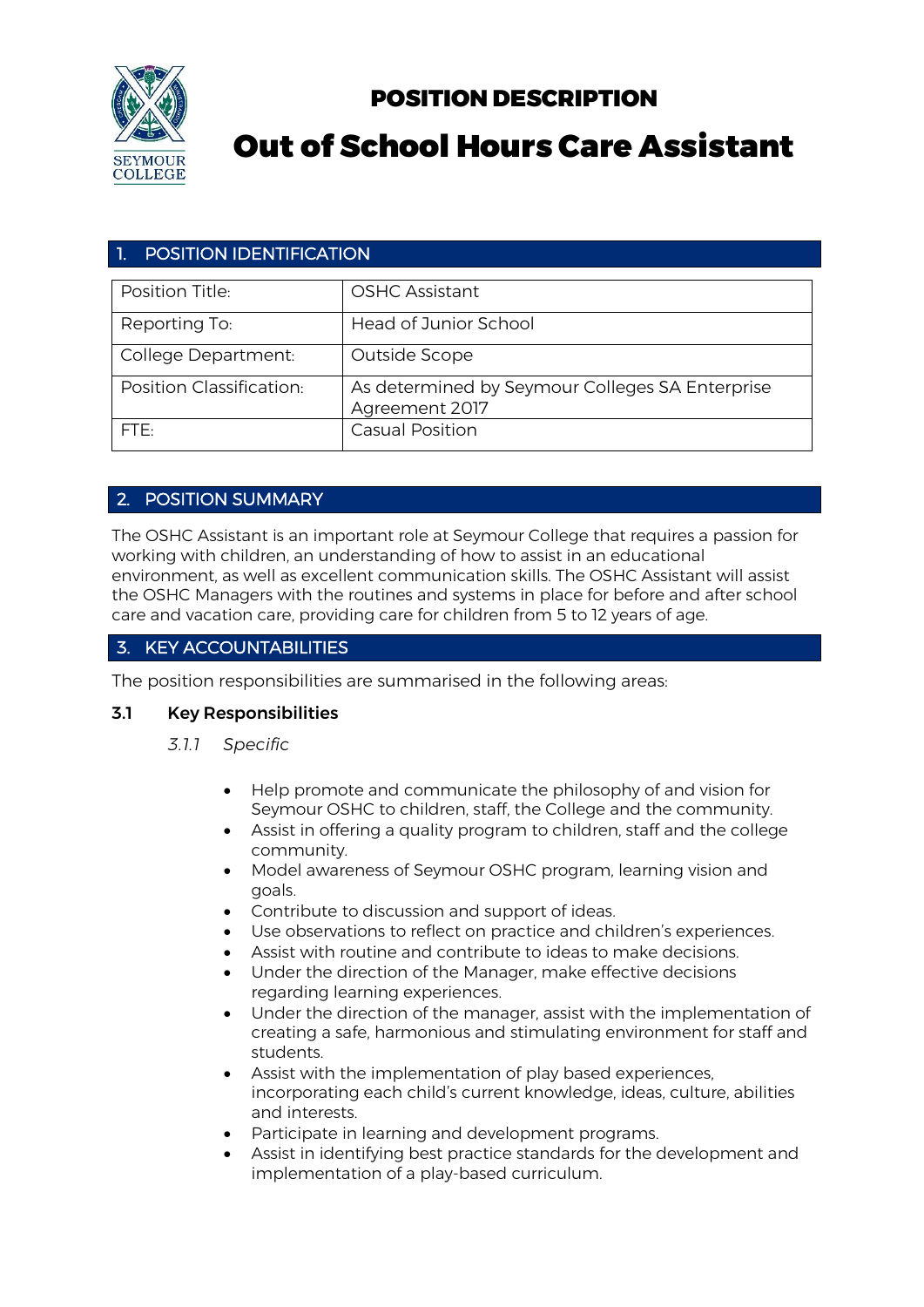- In collaboration with the Manager, ensure experiences are aligned to Seymour College Teaching and Learning Framework
- Participate in collaborative reflection of practice and provide input for development of the QIP.
- Encourage OSHC Assistants to strive for excellence in setting up the learning environment and providing experiences.

#### *3.1.2 General*

- assist the Principal in fulfilling the aims and purpose of Seymour College, by supporting the philosophy and ethos of the College as summarised in the College vision: *Women of strength, optimism and justice, confident for the future and ready to take on the world. Seymour inspires within each student a passion for lifelong learning, a celebration of community, and a quest for personal excellence.* • cooperate fully with the Principal and other members of staff in
- keeping with the values and traditions of the College
- actively support the strategic direction of Seymour College
- demonstrate organisational, administrative and management practices appropriate to the position
- support a vibrant learning environment within Seymour College
- provide consistent public support both within and outside of Seymour College for school-wide policy initiatives
- practice professional judgement and initiative commensurate with the role
- comply with legislative requirements and the SA Enterprise Agreement 2017
- perform duties according to College policies, particularly the College Staff Handbook
- carry out other duties related to the position as required

## 3.3 Communication

- communicate effectively with students, parents and staff in relation to both academic and pastoral matters as required
- inform the Head of School and/or Head of Department of significant pastoral care matters
- inform the Head of Department of significant academic matters
- be accessible at reasonable times to students when assistance or guidance is sought
- respond to parent enquiries in a professional, timely and efficient manner, following the College Communication Policy and guidelines
- attend parent-teacher meetings, information evenings and other College community events as required
- contribute to the development of policy, procedures and processes and provide recommendations to the Heads of School and Heads of Department for improvement
- Develop and use communication strategies to meet the information requirements of staff and the College community.
- Effectively communicate orally and in written form.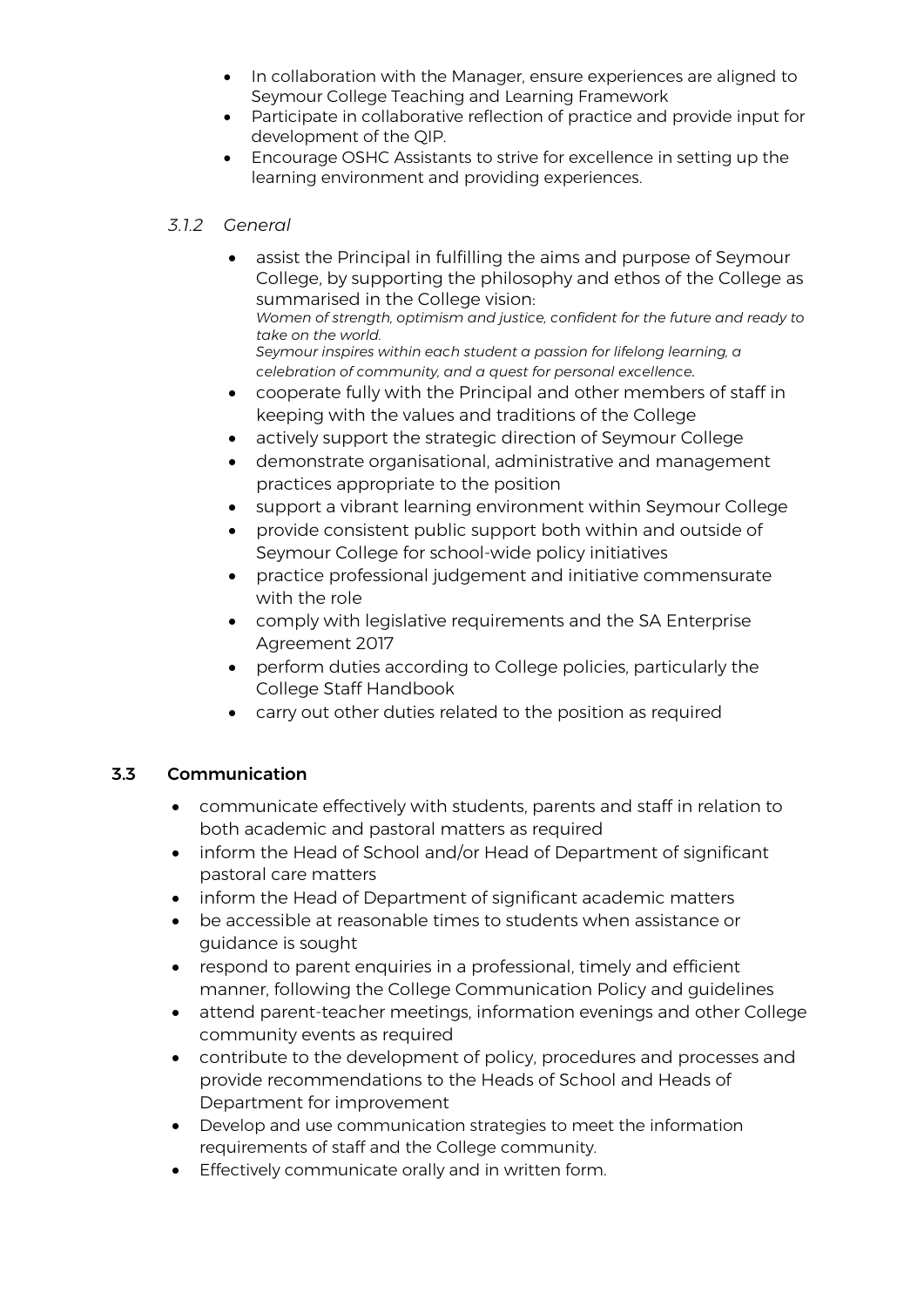- Communicate the nature of the play-based experiences to staff, children and parents of Seymour OSHC.
- Begin to establish networks with the Seymour community and wider community.
- Have opportunities to share personal talents, capabilities and achievements.
- Provide outstanding customer service both internally and externally.

## 3.4 Risk Management

- report directly to the Principal on any matters relating to Child Protection
- inform the Executive Director Corporate Services about risk management issues as they arise
- assist in monitoring a safe and secure school environment for staff and students
- participate in training, preparation and practice for responding to accidents, emergencies or other threats to safety or security of student, staff or other members of the College community.

## 4. SELECTION CRITERIA

## 4.1 Essential Criteria

*4.1.1 Educational/Vocational Qualifications* 

- Currently studying or completed a Diploma or degree level qualification, as approved by ACECQA
- Hold a current certificate for training in Responding to Abuse and Neglect Education and Care
- Hold a current First Aid certificate, and Asthma and Anaphylaxis training.
- Hold a criminal history screen check result considered satisfactory by the College and which must be carried out by the Department for Communities and Social Inclusion (DCSI)

## *4.1.2 Skills and Abilities*

- Ability to assist in implementing an appropriate program
- A capacity for engagement in professional learning.
- A willingness and capacity to contribute to the development of a team.

## *4.1.3 Experience*

• Relevant experience in working with children aged 4 years to 12 years.

## *4.1.4 Knowledge*

- Knowledge of the Children's Services Act and Regulations
- Willingness to learn about and contribute to working in correspondence with the National Quality Framework for Early Childhood Education and Care, and the Seymour OSHC Quality Improvement Plan (QIP)
- An understanding of the Early Years Learning Framework (EYLF) and My Time Our Place Framework for school aged children (MTOP).
- A sound awareness of Seymour College's philosophy of learning and behaviour management.